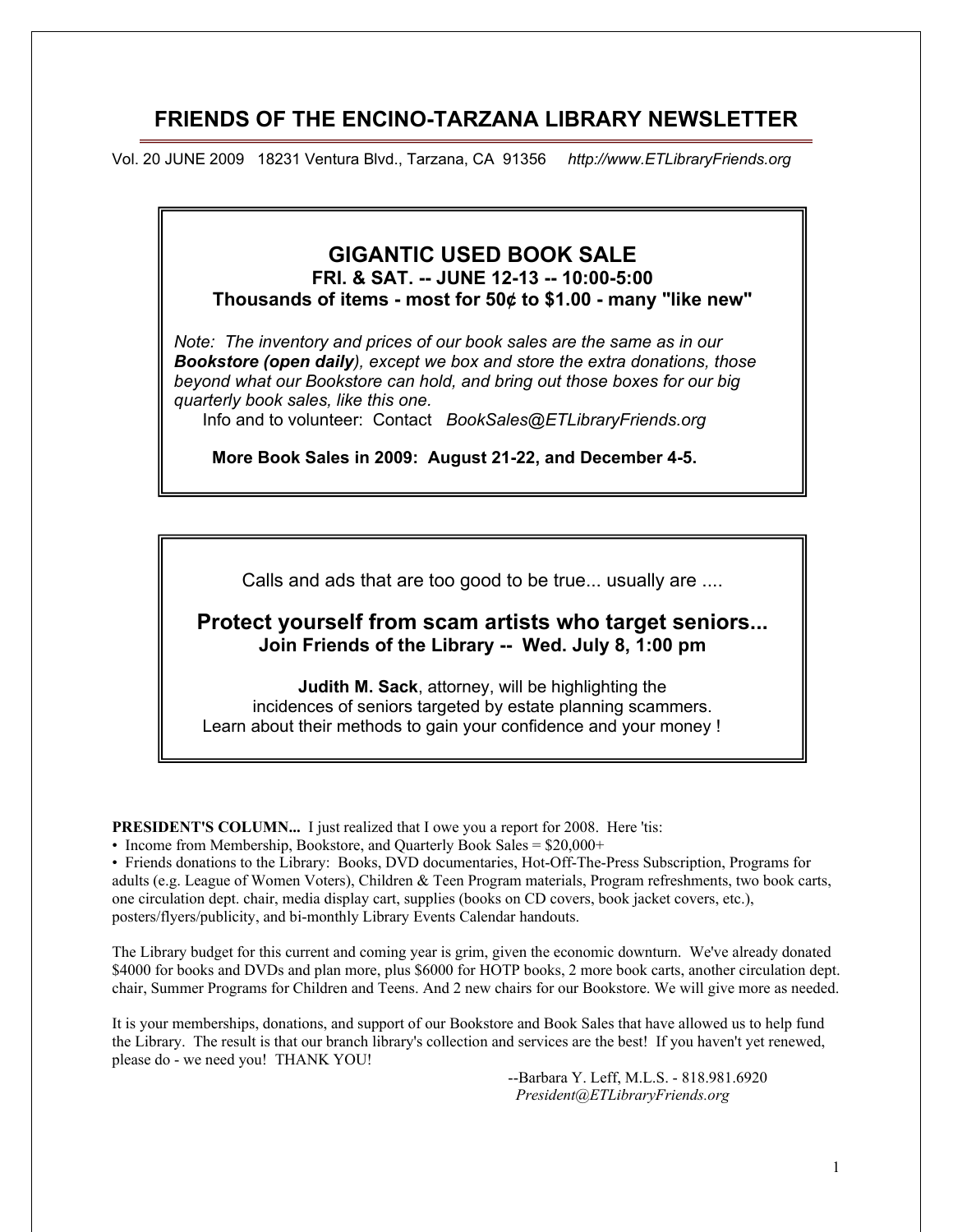## **HOT-OFF-THE-PRESS BOOKS (HOTP)**

Hot-Off-The-Press means exactly that. This \$3000 annual subscription (12 new books/month) by the Friends allows Central Library to select popular books in advance - by checking the number of reserves. As soon as published, HOTP books are rushed to the Los Angeles Public Library; all subscribing branches get their copies as soon as processed. Our Library places it on our **"New Book Shelf."** You may borrow for **seven days, no reserve, no renewals, and two books maximum.** (FYI - duplicate copies of these titles are available via the Library's normal reserve/hold system - but you will have to wait your turn.) *Next year, we plan to double our HOTP subscription.*

FYI - Our Branch Manager Melissa Potter advises us of titles upon arrival - I regret I've been unable to notify you sooner (B.L.). In the future, I will post a list in a more timely manner -- on our Friends Library Display Board -- and we will send to those who have given us their email addresses and requested it. (Info@ETLibraryFriends.org).

#### *These HOTP books were received after February 2, 2009 -- listed in the order received, newest at the top*:

Letterman, David -- "Late Show Fun Facts" Sparks, Nicholas -- The Lucky One Connelly, Michael -- The Brass Verdict (2 copies) Luanne Rice & Joseph Monninger --"The Letters" Quick, Amanda -- Perfect Poison Woods, Stuart -- Loitering with Intent Patterson, James -- The 8th Confession Albert, Susasn Wittig -- Wormwood Leon, Donna -- About Face Levy, Shawn -- Paul Newman: A Life Spelling, Tori -- Mommywood Scottoline, Lisa -- Look Again Trump, Donald -- Think Like a Champion Clark, Mary Higgins -- Just Take My Heart Clark, Carol Higgins -- Cursed Deen, Paula -- Paula Deen's The Deen Family Cookbook Ignatius, David -- The Increment Michaels, Fern -- Razor Sharp Connelly, Michael -- The Scarecrow Sandford, John -- Wicked Prey Leonard, Elmore -- Road Dogs Brown, Dale -- Rogue Forces Kellerman, Jonathan -- True Detectives

Deveraux, Jude -- Lavender morning Jackson, Lisa -- Malice Graham, Heather -- Nightwalker Kleypas, Lisa -- Smooth Talking Stranger Coben, Harlan -- Long Lost Moore, Mary Tyler -- Growing Up Again Perry, Anne -- Execution Dock Lippman, Laura -- Life Sentences Stabenow, Dana -- Whisper to the Blood Gladwell, Malcolm -- Outliers Archer, Jeffrey -- Paths of Glory Bach, David -- Fight for Your Money Laurens, Stephanie -- Temptation and Surrender Abramson, Jill -- Obama; The Historic Journey Picoult, Jodi -- Handle with Care Parker, Robert B. -- Night and Day Robb, J.D. -- Promises in Death Beaton, M.C. -- Death of a Witch Steel, Danielle -- One Day at a Time Parker, T Jefferson -- The Renegades Delinsky, Barbara -- While My Sister Trigiani, Adriana -- Very Valentine Jarvis, Jeff -- What Would Google Do?

*Prior to this, we posted receipt of these HOTP books on our Friends display board AND notified those with email. These are also listed in the order received, newest at the top:* 

Patterson, James -- Run for Your Life Michaels, Fern -- Under the Radar Grisham, John -- The Associate Kiyosaki, Robert & Emi -- Rich Brother Rich Sister Ifill, Gwen -- Breakthrough: Politics and Race in the Age of Obama Woods, Stuart -- Mounting Fears Browne, Jill Conner -- American Thighs: The Sweet Potato Queens' Guide to Preserving Your Assets Kaminsky, Stuart M. -- Bright Futures Cannell, Stephen J. -- On the Grind Griffin, W.E.B. -- Black Ops Krentz, Jayne Ann -- Running Hot

Heat-Moon, William L. -- Roads to Quoz: An American Mosey Fisher, Carrie -- Wishful Drinking Robb, J.D. -- Salvation in Death Clark, Mary Higgins & Carol Higgins Clark -- Dashing Through the Snow Plain, Belva -- Crossroads Johnson, Earvin "Magic" -- 32 Ways to Be A Champion in Business

Burke, Jan -- The Messenger McCullough, Colleen -- The Independence of Miss Mary Bennet Patterson, Richard North -- Eclipse Evanovich, Janet -- Plum Spooky Garwood, Julie -- Fire and Ice Hooper, Kay -- Blood Sins Cornwell, Patricia -- Scarpetta Jance, J.A.-- Cruel Intent Johansen, Iris -- The Treasure Grippando, James -- Born to Run Cussler, Clive & Dirk Cussler -- Arctic Drift

Patterson, James -- Cross Country

Lamb, Wally -- The Hour I First Believed James, P.D. -- The Private Patient Baldacci, David -- Divine Justice Truman, Margaret -- Murder Inside the Beltway Steel, Danielle -- A Good Woman Hamilton, Laurel K. -- Swallowing Darkness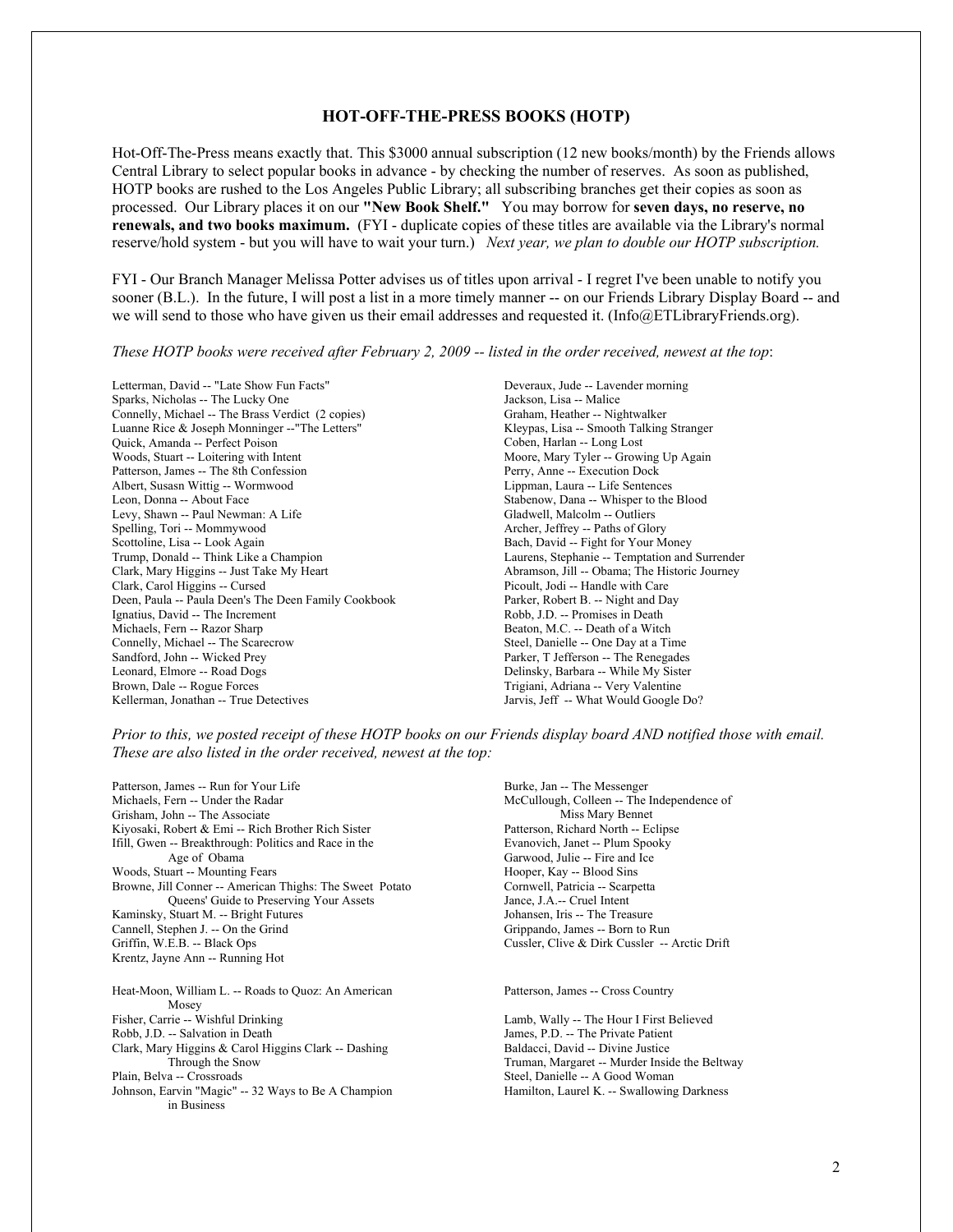## **FRIENDS HONORED**

At our Volunteer Brunch on March 10, we honored the following volunteers, who have made our book sales so successful:

**Jane Gebers** - who keeps our Bookstore open and staffed with substitute volunteers.

Friends of the Year 2008:

**Norma Lamken - Joyce Propper - Margaret Talvin** for their team work in managing and preserving our Bookstore and Book Sales so as to realize its potential of not only providing books, CDs, DVDs, to home libraries at reasonable prices but also to bring in the \$\$\$\$ allowing us to serve the extra needs of our Encino-Tarzana Branch Library.

### WE THANK YOU ALL - FOR AN EXCELLENT JOB - WELL-DONE!

#### **=====================================================**

#### **OUR BOOK CLUBS**

Our two Book Clubs are growing. New members are still welcome - contact Book Club Chair Carol Fox at *bookclubs@ETLibraryFriends.org .* For previous readings, check our Book Club webpage*: http://www.etlibraryfriends.org/3bookclub.html* 

**PAGE TURNERS BOOK CLUB** -- We select fiction and nonfiction books of interest, take turns serving as discussion leaders, and share interesting insights. **We meet the first Thursday of the month at 7:00 pm at an Encino home***.* So far in 2009, we've read: World Without End by Ken Follett; Kill Artist by Daniel Silva; and Loving Frank by Nancy Horan*.* 

*Next June 4:* The Book Thief by Markus Zusak; *and July 2:* Dreams From My Father by Barack Obama.

**HISTORY AND POLITICS BOOK CLUB --** We are reading about U.S. Presidents, in order.Each book club member selects his/her own book to read on the subject, and shares readings during the discussion. **We meet at the Library on the 4th Wednesday of the month - 4:00-5:30 pm.** *Next June 24*: President William Henry Harrison*; July 22* -- President John Tyler; and *August 26* -- President James Knox Polk.

**=====================================================**

#### **FRIENDS RECOMMEND**

Our Board members share titles of media they've enjoyed. Here's our recommended list since our last newsletter. For more authors/titles previously recommended, see*: http://www.etlibraryfriends.org/3recommend.html*

Malcolm Gladwell - Outliers Harry L. Freund - Love with Noodles Abigail Yasgur & Joseph Lipner, Barbara Mendes illus. - Max Said YES! The Woodstock Story (picture book) Barack Obama - Dreams From My Father : A Story of Race and Inheritance William Faulkner - Light in August Doris Lessing - The Grass is Singing Jeffrey Toobin - The Nine: Inside the Secret World of the Supreme Court Dick Francis & Felix Francis - Silks Ildefonso Falcones - Cathedral of the Sea **=====================================================**

**CHECK OUR WEBSITE** - for all kinds of fascinating items. Look at Resources for Seniors, and also Resources for All page (e.g. Household Hazardous Waste disposal data, and the Metropolitan Transit Authority website which has a public transportation "trip planner"). Take time to stop by from time to time -- you'll enjoy it. *http://www.ETLibraryFriends.org*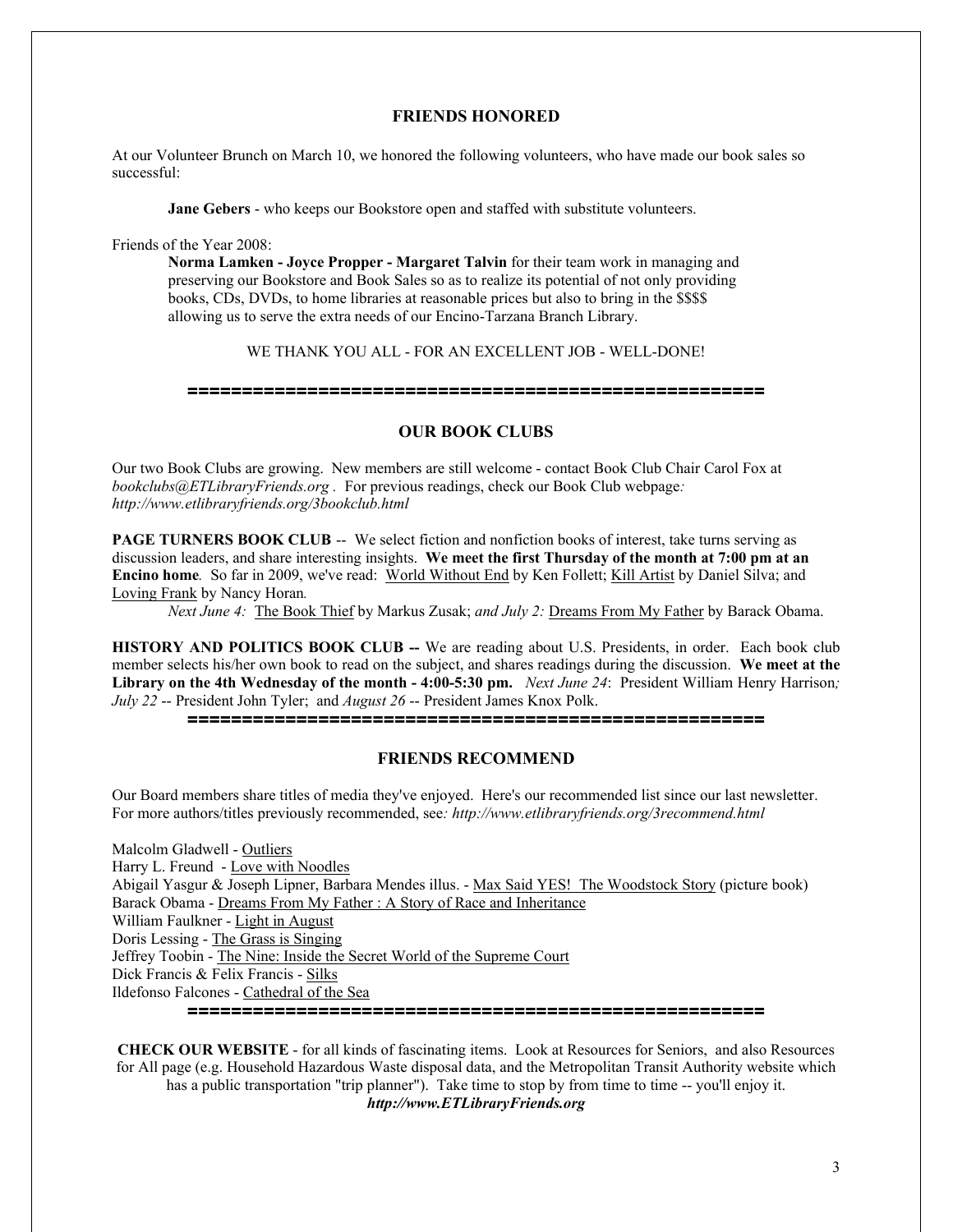#### **JANE'S BOOKS**

This column is written by **Jane Gebers,** one of our main Bookstore volunteers and Member-at-Large, who is an avid reader. This time, she highlights a few categories -- all sorted and labeled in our Bookstore.

POETRY: We all have lines of poetry we can recall from time to time. Does anyone read it anymore? They must! We have half a shelf at the end of our Classic Section.

CLASSICS: This category is one of our best sellers, particularly bought by students. We always have Shakespeare. Today in the store I saw books by Jane Austin, Emily Bronte, Pearl Buck, E.M. Forster, Thomas Hardy, Sinclair Lewis, Aldous Huxley, William Thackeray, and many more. Ready to re-read your favorites or beef-up your cultural literacy? Our bookstore is the place to do it.

DIET BOOKS: It's swimsuit weather! I see 12 diet books on the shelf waiting to motivate and slim you.

COOKBOOKS: You'd rather eat than diet? We have a whole shelf of cookbooks. You've got time on your hands and are bored with TV? We've got half a shelf of fascinating cookbooks.

CRAFTS, HOBBIES & GAMES, Or, you can lose yourself in someone else's life. BIOGRAPHIES: There are three shelves of some really interesting people.

SOMETHING LIGHT: One of the carts outside the bookstore door contains lots of Novels, including Romance Novels. Also fantasy, sci-fi, and children's books are there. Lots of easy-to-carry paperbacks!

SAVE MONEY? We have the best prices in town: from five-for-a-dollar children's books to \$1 hardcover fiction and non-fiction bargains. Yes, our used-book store is there for you!

Happy Reading...

#### **=====================================================**

## **GIFTS FROM THE COMMUNITY**

Monarch Village, a senior retirement community - \$500 for large print books - enough to fill a book cart - and they hosted a beautiful reception in honor of this event.

Rotary Club -\$4000 in audiobooks

*.*

Tarzana Neighborhood Council - large display table in the center of the Library; security locking music CD cases and accompanying insert trays

Encino Neighborhood Council - (as of this writing, we are awaiting word on our request)

**=====================================================**

**LOS ANGELES PUBLIC LIBRARY SPECIAL EXHIBITS**

*http://www.lapl.org/events/*

*"Richard Neutra, Architect: Sketches and Drawings"* Central Library, Getty Gallery May 3 - September 6, 2009

*"Paul Outerbridge: New Color Photographs from Mexico and California, 1948-1955"* Central Library, First Floor Galleries, March 28 - June 28, 2009

#### **=====================================================**

**"Emoticons"** -- pictures made with punctuation marks to give a sense of the writer's mood and intention :) -- is not a byproduct of the computer age. They date back to the 1800's ... *http://en.wikipedia.org/wiki/Emoticon* a byproduct of the computer age. They date back to the 1800's ...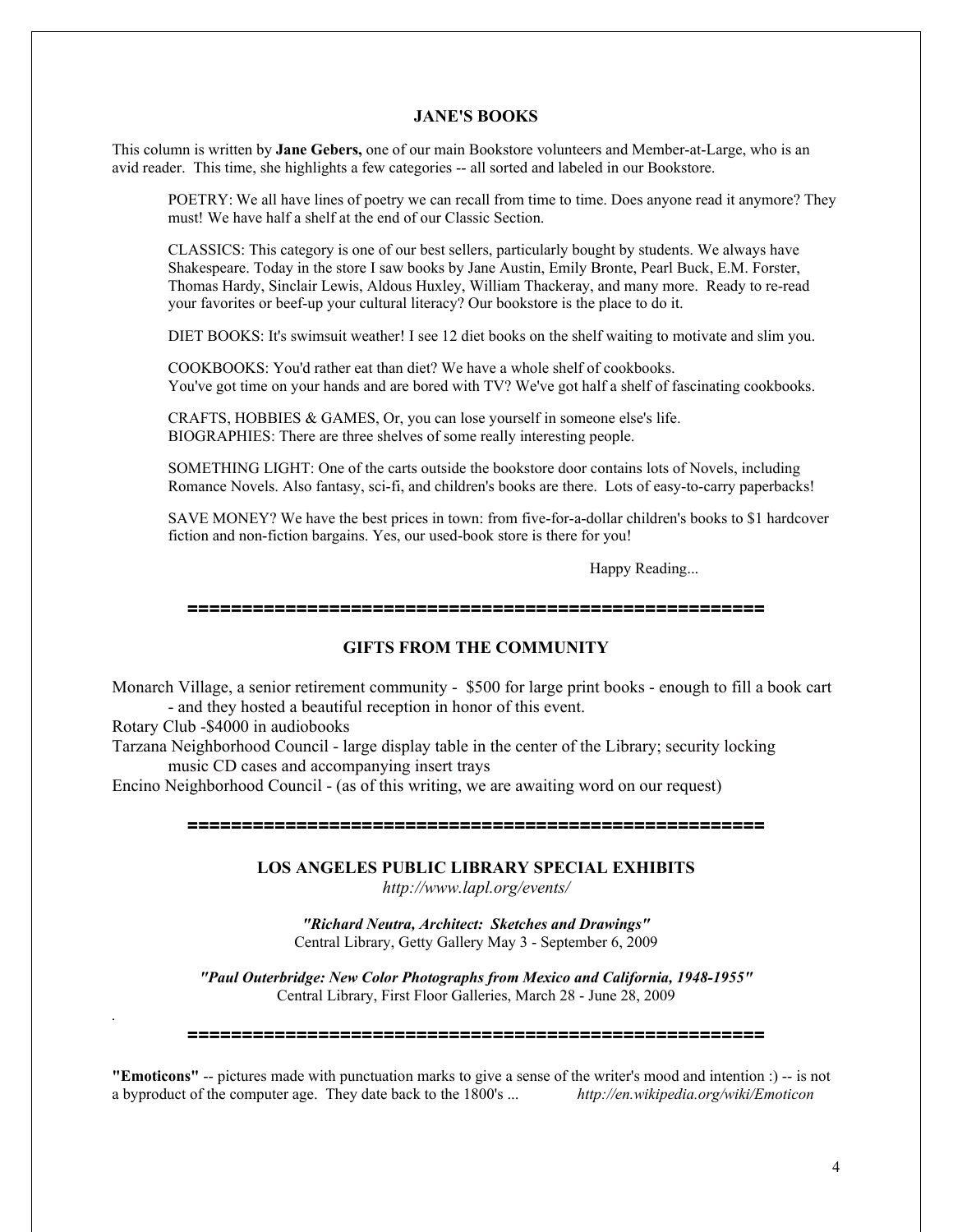## **WEB NEWS ABOUT THE LIBRARY WORLD**

Excerpt Source: American Libraries Direct, an e-newsletter of the American Library Assn., **Free weekly subscription available to all** -- see*: http://www.ala.org/ala/alonline/aldirect/aldirect.cfm*

**[Obamas to chair National Book Festival](http://link.ixs1.net/s/lt?id=48761504&si=y98436906&pc=p2091&ei=q370267) Figure President Barack Obama and First Lady Michelle Obama will serve** as honorary chairs of the 2009 National Book Festival, organized and sponsored by the Library of Congress. Now in its ninth year, this popular event celebrating the joys of reading and lifelong literacy will be held on September 26 on the National Mall in Washington, D.C., between 7th and 14th Streets (rain or shine). The event is free and open to the public.... Library of Congress, May 26. *http://www.loc.gov/today/pr/2009/09- 107.html*

**50 reasons to read more ---** Librarians need no excuse to read more, but our patrons, funding agencies, and skeptical acquaintances might derive some benefit from this list.

*http://www.ananddhillon.com/blog/2008/06/50-reasons-to-read-more/*

[Things found in books](http://link.ixs1.net/s/lt?id=y2197110&si=y98436906&pc=92111&ei=j216504)<sup>[11]</sup><sub>sep----</sub> Richard Davies writes: "Be careful what you use as a bookmark. Thousands of dollars, a Christmas card signed by Frank Baum, a Mickey Mantle rookie baseball card, a marriage certificate from 1879, a baby's tooth, a diamond ring, and... are just some of the stranger objects discovered inside books by AbeBooks.com booksellers."... AbeBooks *http://www.abebooks.com/docs/Community/Featured/found-in-books.shtml*

[Obama requests \\$265.5 million for IMLS](http://link.ixs1.net/s/lt?id=68752328&si=y98436906&pc=j2121&ei=r362258)<sup>[17]</sup><sub>SEP</sub>---- President Obama has requested \$265.5 million for fiscal year 2010 for the Institute of Museum and Library Services. The request, which was transmitted to Congress today, represents an increase of \$1.45 million over the FY 2009 enacted level for the institute's programs and administration. The proposed budget will support museums and libraries as they provide unparalleled value to the public, fuel knowledge sharing, and energize our economy, creativity, and competitiveness.... Institute of Museum and Library Services, May 7...

*http://www.imls.gov/news/2009/050709.shtm*

Cats [help fund London Library](http://link.ixs1.net/s/lt?id=22197080&si=y98436906&pc=v2079&ei=j216504)<sup>[11]</sup><sub>SEP</sub>---- Royalties from Andrew Lloyd Webber's *Cats*, the long-running musical inspired by T. S. Eliot's verse, have enabled the poet's estate to donate £2.5 million (\$4.9 million) to the London Library. For 13 years, Eliot presided over the institution, said to be the world's largest independent lending library, founded in 1841 by Thomas Carlyle and others. On June 11, Eliot's 82-year-old widow, Valerie, formally handed over her donation towards an ambitious £25 million renovation of its premises in St. James's Square.... *The Times,* (U.K.), June 12 *http://entertainment.timesonline.co.uk/tol/arts\_and\_entertainment/books/article4116558.ece*

**[100 useful web tools for writers](http://link.ixs1.net/s/lt?id=d2197092&si=y98436906&pc=q2092&ei=j216504)**  $\begin{bmatrix} 1 \\ 2 \end{bmatrix}$  ---- Laura Milligan writes: "Whether you're a freelance writer or someone with regular hours, the internet can provide you with unending support for your practical duties (like getting paid) and for your more creative pursuits—like developing a plot, finding inspiration, and playing around with words. Turn to this list for 100 useful web tools that will help you with your career, your sanity, and your creativity whenever you write."... College Degree, June 11

*http://www.collegedegrees.com/blog/2008/06/11/100-useful-web-tools-for-writers/*

[E-books are ugly, but it's not the fonts](http://link.ixs1.net/s/lt?id=k8761498&si=y98436906&pc=r2084&ei=q370267)<sup>[17]</sup><sub>5</sub>---- Joshua Tallent writes: "The real problem with e-book design is not the Kindle or the Mobipocket format, nor is it the lack of beautiful typography and new cover images. The real problem is how e-books on the whole are created today. The majority of publishers are not prepared to create ebooks in house, so they send the PDFs off to outsourcing vendors in India. Often the out-of-house formatters will introduce errors into the e-books that were not present in the print books, or scan images with little regard for their size or resolution."... sign TeleRead, May 20 (ALD 5/27/09)

*http://www.teleread.org/2009/05/20/ebooks-are-ugly-but-its-not-the-fonts*/

[What if the Google settlement fails?](http://link.ixs1.net/s/lt?id=c8761510&si=y98436906&pc=v2097&ei=q370267)<sup>[1]</sup><sub>15EP</sub>---- Andrew Richard Albanese writes: "The solution to what began in 2005 as a simple copyright question is now a complex blueprint for an entirely new digital book business, a \$125-million legal puzzle that involves a dizzying array of moving parts: thousands of authors, millions of titles and editions, libraries, public interest issues, murky copyright law, orphan works and even the creation of a new, central rights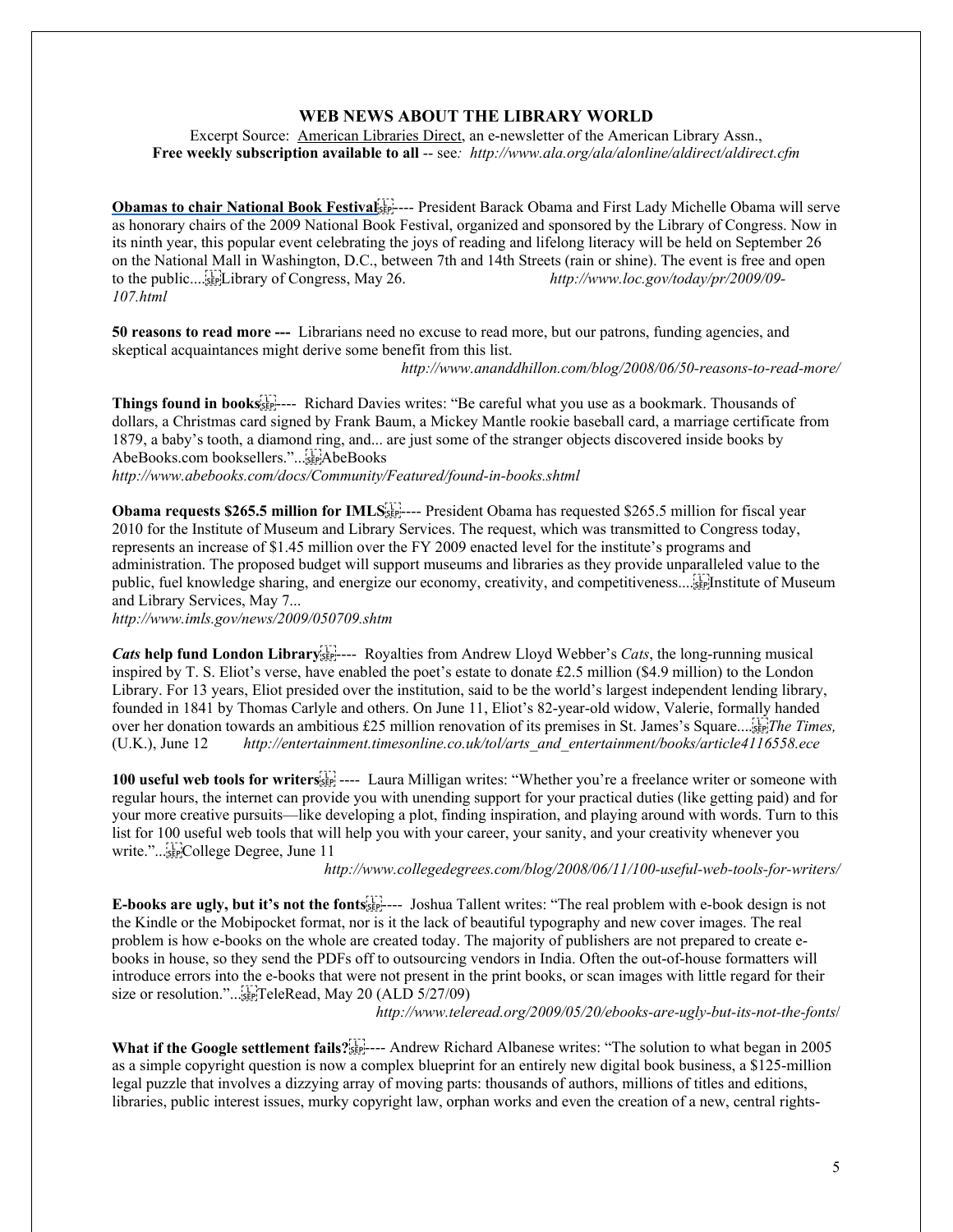granting authority in the U.S., the Book Rights Registry. One notable thing the settlement doesn't do, however, is address the original claim in the suits—whether Google's scanning of library books to create an online index is legal."... *Publishers Weekly,* May 25 *http://www.publishersweekly.com/article/CA6660295.html* **[GovFresh](http://link.ixs1.net/s/lt?id=l8747387&si=y98436906&pc=o2117&ei=p358215)** is a live feed of official news from U.S. government Twitter, YouTube, RSS, Facebook, and Flickr accounts, all in one place, launched May 3. It provides live feeds from the White House, the Supreme Court, the House and Senate, seven departments, six agencies, and the Democratic and Republican National Committees, with more to come. Luke Fretwell, a San Francisco–based web designer and developer, created GovFresh on his own.... Sunlight Foundation Blog, May 5 *http://govfresh.com/*

**[The next age of discovery](http://link.ixs1.net/s/lt?id=58752290&si=y98436906&pc=n2080&ei=r362258)**  $\frac{1}{2}$  =-- In a 21st-century version of the age of discovery, teams of computer scientists, conservationists, and scholars are fanning out across the globe in a race to digitize crumbling literary treasures. In the process, they're uncovering unexpected troves of new finds, including never-before-seen versions of the Christian Gospels, fragments of Greek poetry, and commentaries on Aristotle. Improved technology allows researchers to scan ancient texts that were once unreadable.... *Wall Street Journal,* May 8 *http://online.wsj.com/article/SB124173896716198603.html*

[Are novels too long for people's brains?](http://link.ixs1.net/s/lt?id=28752311&si=y98436906&pc=92102&ei=r362258)<sup>[5</sup><sub>55</sub>] John Keilman writes: "It's a depressing realization for someone who once read the Russian masters for fun. I prided myself on my ability to conquer the longest, densest text—I devoured the 500,000-plus words of *Les Miserables* during two months of subway commutes—but those days are over. Too much surfing, scanning, and tweeting has given me the attention span of a gnat on Red Bull. Today it's all Google, no Gogol. Some research suggests that the brain itself changes with the media it absorbs—becoming, in the case of the internet, more amenable to distraction and less capable of deep, sustained thought."... *Chicago Tribune,* May 8

*http://www.chicagotribune.com/news/nationworld/chi-talk-keilman-readmay08,0,6325177.story*

**Internet [pirates go after books](http://link.ixs1.net/s/lt?id=58752308&si=y98436906&pc=x2099&ei=r362258)**  $s_{\text{SEP}}$  ---- Ursula K. Le Guin, the science fiction writer, was perusing the non-pirate website [Scribd](http://link.ixs1.net/s/lt?id=f8752309&si=y98436906&pc=82100&ei=r362258) in April when she came across digital copies of some books that seemed quite familiar to her. No wonder. She wrote them, including a free-for-the-taking copy of one of her most enduring novels, *The Left Hand of Darkness.* Neither Le Guin nor her publisher had authorized the electronic editions. To Le Guin, it was a rude introduction to the quietly proliferating problem of digital piracy in the literary world. But as Kassia Krozser [comments,](http://link.ixs1.net/s/lt?id=b8752310&si=y98436906&pc=i2101&ei=r362258) "If this tells us anything, it's that there is consumer demand for books that aren't available digitally."... *New York Times,* May 11; Booksquare, May 12

*http://www.nytimes.com/2009/05/12/technology/internet/12digital.html?\_r=1*

[U.S. libraries on stamps](http://link.ixs1.net/s/lt?id=g8752329&si=y98436906&pc=k2122&ei=r362258)<sup>[11]</sup><sub>1</sub>---- Larry Nix writes: "Libraries and library people have been infrequent subjects for postage stamps, especially in the United States. When they are depicted, it is often in recognition of something that has little to do with the role of libraries in our society. I have just completed a web page devoted to [U.S. libraries on](http://link.ixs1.net/s/lt?id=c8752330&si=y98436906&pc=l2123&ei=r362258)  [stamps.](http://link.ixs1.net/s/lt?id=c8752330&si=y98436906&pc=l2123&ei=r362258) Collecting postage stamps related to libraries and librarians is one category o[f bibliophilately](http://link.ixs1.net/s/lt?id=38752331&si=y98436906&pc=m2124&ei=r362258)."... Library History Buff Blog, May 12 *http://www.libraryhistorybuff.com/bibliophilately-libraries-us.htm*

[Guantanamo records to be preserved](http://link.ixs1.net/s/lt?id=g8747505&si=y98436906&pc=92003&ei=p358215)<sup>[11]</sup><sub>sep-</sub>---- New York University's Tamiment Library and Seton Hall University's Center for Policy and Research have announced a project to document, preserve, and provide access to legal records and other documents of the Guantanamo Bay Detention Camp. The materials will include lawyers' files, oral histories of the attorneys and detainees, Department of Defense websites, photographs and videotapes, and electronic records, as well as records relating to the rules governing enemy combatants, prisoner interrogation, and the government's representation of battlefield capture.... American Libraries Online, May 6

*http://www.ala.org/ala/alonline/currentnews/newsarchive/2009/may2009/guantanamopreserved5609.cfm*

**[The demise of the sentence](http://link.ixs1.net/s/lt?id=32197091&si=y98436906&pc=p2091&ei=j216504)** ---- Linton Weeks writes: "What scares many scholars is the impending death of the English sentence. 'I see creeping inarticulateness,' says Librarian of Congress James Billington, who also sees the demise of the basic component of human communication, the sentence. If the sentence croaks, so will critical thought. The sentence itself is a story with a beginning, a middle, and an end. Something happens in a sentence. Without subjects, there are no heroes or villains. Without verbs, there is no action. Without objects, nothing is moved, changed, destroyed, or created."... *Washington Post,* June 15

*http://www.washingtonpost.com/wp-dyn/content/article/2008/06/12/AR2008061202258.html?referrer=emailarticle*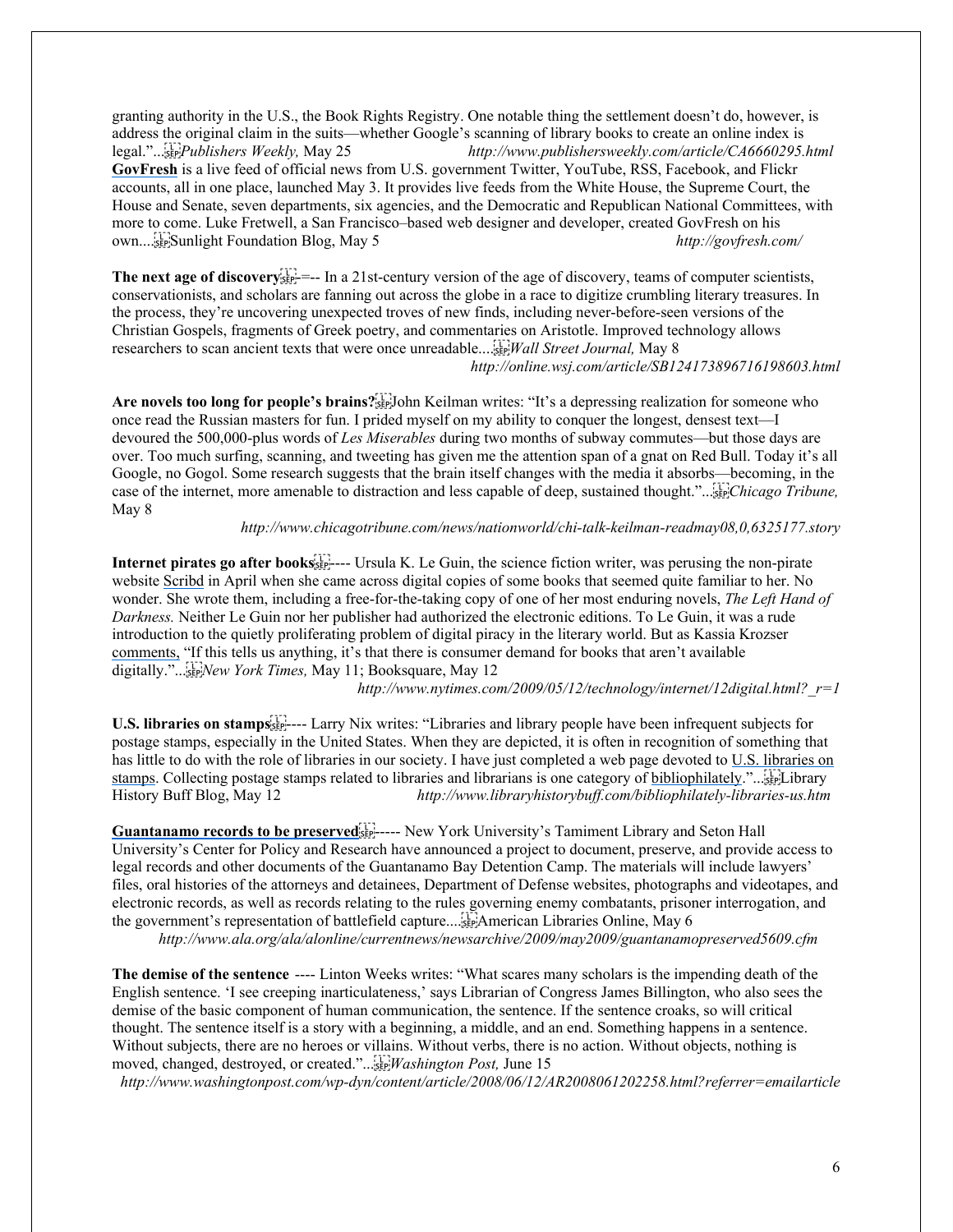DO YOU HAVE any favorite Book Club websites? There are lots but we don't know which are best. Please write in and let us know your recommendations. Thanks. Info@ETLibraryFriends.org.

# **ENCINO-TARZANA LIBRARY EVENTS**

as reported on the Friends of Encino-Tarzana Library website. **For UPDATES and DETAILS, go to http://www.ETLibraryFriends.org**

## **JUNE - JULY 2009**

*(Library is closed on Sundays)*

#### [NOTE: COPIES OF THIS LIST ARE AVAILABLE AT THE LIBRARY.]

Computer Basics with BZ. *Monday, June 1, 6:00 - 7:30 pm*

Computer Comfort - Beginning, hands-on training on the computer keyboard, the mouse, the execution of a search and the understanding and interpreting of information on the computer screen. *Wednesday, June 3, 10:30 - 11:30 am*

Life Stories Writing Class*. Thursday, June 4. 12:30 - 2:30 pm*

**(TEENS) SAT Results Discussion - Students who took the SAT practice test on May 30 will receive their results as well as hints on strategy.** *Thursday, June 4, 6:00 - 7:00 pm*

**Friends of Library Page Turners Book Club. The Book Thief by Markus Zusak (offsite).** *Thursday, June 4, 7:00 pm* **(TEENS) Teen Face Painting Program.** *Friday, June 5, 4:00-5:00 pm*

**Debtor's Anonymous Meeting.** *Saturday, June 6, 1:00-2:00 pm*

Computer Basics with BZ. *Monday, June 8, 6:00 - 7:30 pm*

**(KIDS)** Arts & Crafts with Shokoufeh. *Tuesday, June 9,. 4:00 - 5:00 pm*

Life Stories Writing Class. *Thursday, June 11, 12:30 - 2:30 pm*

**Friends of Library B - I - G USED BOOK SALE.** *Friday & Saturday, June 12 & 13, 10:00 am - 5:00 pm* 

Internet Basics with Leon. *Monday, June 15, 10:30 - 11:30 am*

Computer Basics with BZ. *Monday, June 15, 6:00 - 7:30 pm*

Life Stories Writing Class. *Thursday, June 18, 12:30 - 2:30 pm*

**(TEENS)** Teen Council. *Thursday, June 18, 4:00 - 5:00 pm*

Computer Basics with BZ. *Monday June 22 6:00 - 7:30 pm*

**(KIDS) Children's Summer Reading Club - Join us as we kick off the children's summer reading program with "Bubble Mania."** *Tuesday, June 23, 4:00 - 5:00 pm*

**(PRE-SCHOOL)** Pre-school Circle Time - Parents & pre-schoolers, join our circle & share stories with us. *Wednesday, June 24, 10:30 - 11:30*

**Friends of Library Open Board Meeting. COME ONE COME ALL!** *Wednesday, June 24, 1:00 - 2:30 pm* **Friends of Library History & Politics Book Club - Select & read a book on President William Henry Harrison; come prepared for a lively discussion.** *Wednesday, June 24, 4:00 - 5:30 pm*

**(TEENS)** Teen Volunteer Orientation. *Thursday, June 25, 4:00 - 5:00 pm*

Book Lovers Book Club discusses the first half of Exile by Richard North Patterson*. Thursday, June 25, 5:30 - 6:30 pm* Computer Basics with BZ. *Monday, June 29, 6:00 - 7:30 pm*

**(KIDS) Children's Summer Reading Club - Cartoon Class with David Boatman.** *Tuesday, June 30, 4:00 - 5:00 pm*

**Jewish Short Stories Workshop, with Diane Sweet, Pierce College Instructor.** *Wednesday, July 1, 1:30-3:30 pm* **Friends of Library Page Turners Book Club- Dreams From My Father by Barack Obama (offsite).** *Thurs. July 2, 7pm* **LIBRARY CLOSED -- (Independence Day)** *- Saturday, July 4*

Computer Basics with BZ. *Monday, July 6, 6:00 pm*

**(KIDS) Wonderful World of Iranian Dance.** *Tuesday, July 7, 4:00 - 5:00 pm*

Computer Comfort - Beginning, hands-on training on the computer... *. Thursday, July 8, 12:30 - 2:30 pm*

**Avoiding Scams that Target Seniors - Judith M. Sack, attorney - Friends of Library sponsor.** *Wed. July 8, 1:00 - 2:00* Computer Basics with BZ. *Monday, July 13, 6:00 pm*

**(KIDS) Rebecca Martin, Artwork and Storytelling - Children's Summer Reading Club.** *Tues., July 14, 4:00 - 5:00 pm* **Ten Essential Financial/Lifestyle Strategies You Need to Know with Sasha Lauren, financial organizer.**  *Wednesday,July 15, 6:30pm-7:30pm*

**(TEENS) Teen Summer Reading Program Kickoff Party.** *Friday, July 17, 4:00 pm*

Computer Basics with BZ. *Monday, July 20, 6:00 pm*

**(KIDS) Reptile Family - Children's Summer Reading Club.** *Tuesday, July 21, 4:00 - 5:00 pm*

**(PRE-SCHOOL**) Pre-school Circle Time - Parents and pre-schoolers, join our circle and share stories with us. *Wednesday, July 22 10:30 - 11:30 am*

**Friends of Library Open Board Meeting. COME ONE COME ALL!** *Wednesday, July 22, 1:00 - 2:30 pm*

**Friends of Library History & Politics Book Club - Select & read a book on President John Tyler; come prepared for a**